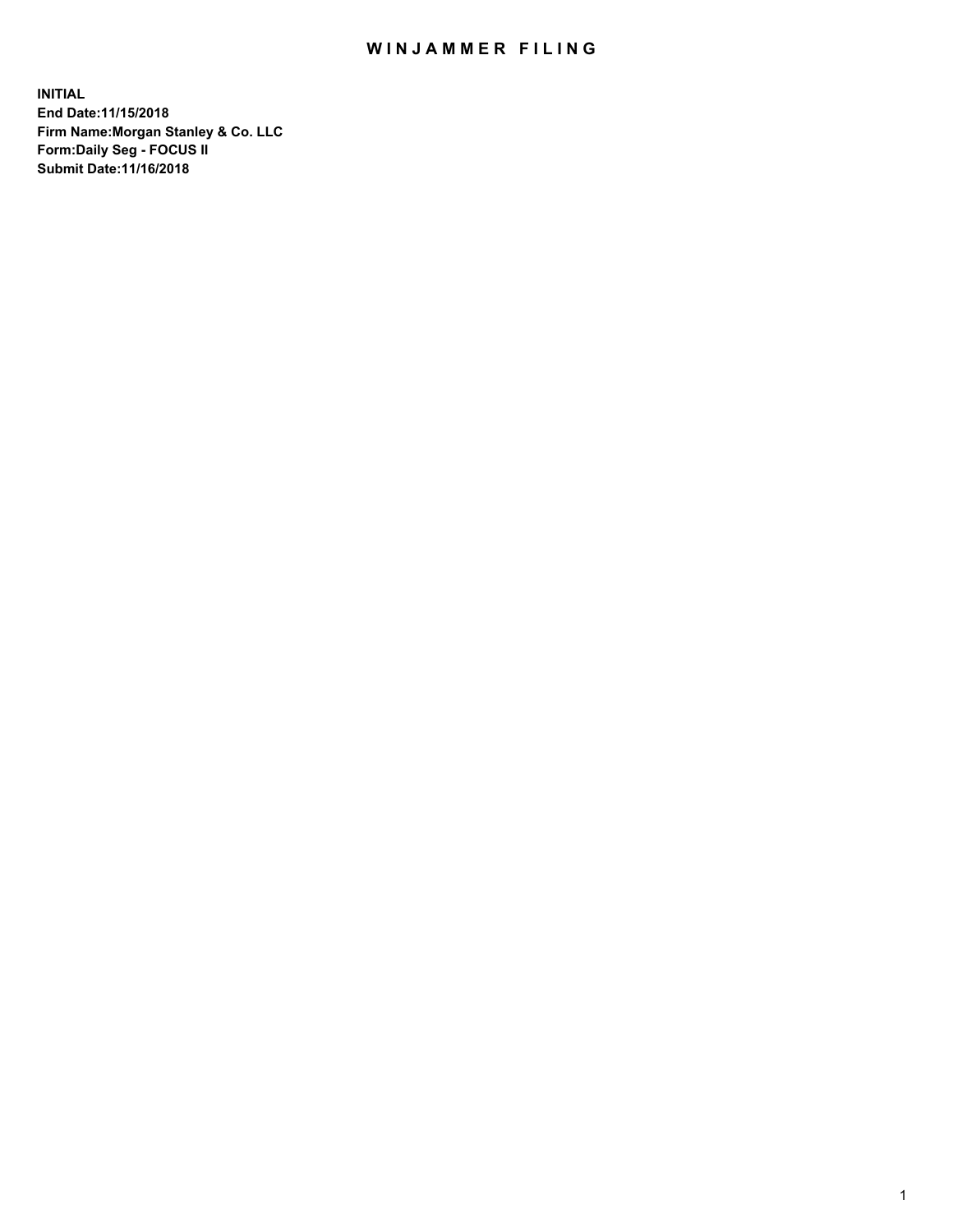**INITIAL End Date:11/15/2018 Firm Name:Morgan Stanley & Co. LLC Form:Daily Seg - FOCUS II Submit Date:11/16/2018 Daily Segregation - Cover Page**

| Name of Company                                                                                                                                                                                                                                                                                                                | Morgan Stanley & Co. LLC                               |
|--------------------------------------------------------------------------------------------------------------------------------------------------------------------------------------------------------------------------------------------------------------------------------------------------------------------------------|--------------------------------------------------------|
| <b>Contact Name</b>                                                                                                                                                                                                                                                                                                            | <b>Ikram Shah</b>                                      |
| <b>Contact Phone Number</b>                                                                                                                                                                                                                                                                                                    | 212-276-0963                                           |
| <b>Contact Email Address</b>                                                                                                                                                                                                                                                                                                   | lkram.shah@morganstanley.com                           |
| FCM's Customer Segregated Funds Residual Interest Target (choose one):<br>a. Minimum dollar amount: ; or<br>b. Minimum percentage of customer segregated funds required:% ; or<br>c. Dollar amount range between: and; or<br>d. Percentage range of customer segregated funds required between:% and%.                         | 280,000,000<br><u>0</u><br><u>0 0</u><br>0 Q           |
| FCM's Customer Secured Amount Funds Residual Interest Target (choose one):<br>a. Minimum dollar amount: ; or<br>b. Minimum percentage of customer secured funds required:%; or<br>c. Dollar amount range between: and; or<br>d. Percentage range of customer secured funds required between:% and%.                            | 140,000,000<br><u>0</u><br><u>00</u><br>0 <sub>0</sub> |
| FCM's Cleared Swaps Customer Collateral Residual Interest Target (choose one):<br>a. Minimum dollar amount: ; or<br>b. Minimum percentage of cleared swaps customer collateral required:% ; or<br>c. Dollar amount range between: and; or<br>d. Percentage range of cleared swaps customer collateral required between:% and%. | 92,000,000<br><u>0</u><br><u>00</u><br>0 <sup>0</sup>  |

Attach supporting documents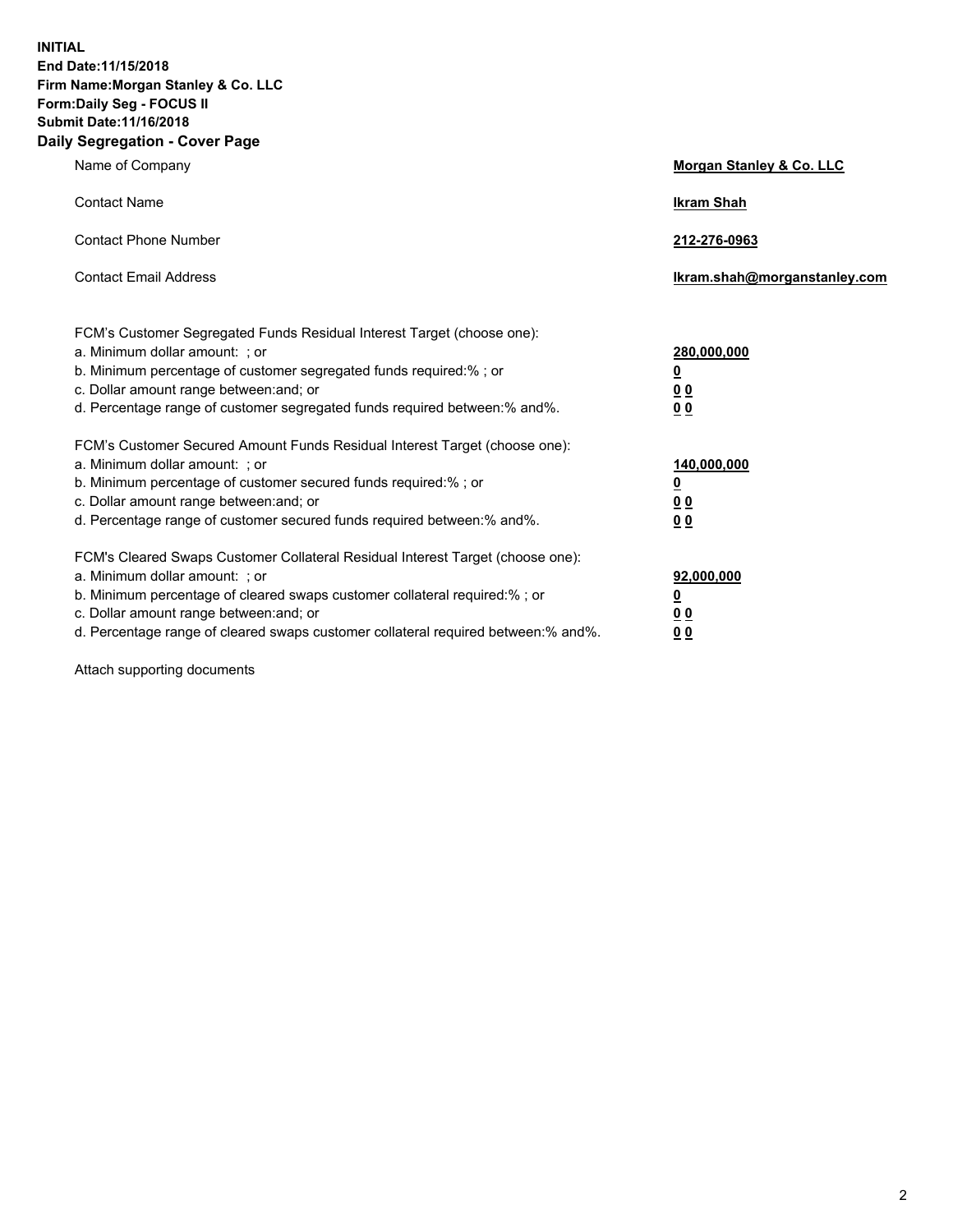## **INITIAL End Date:11/15/2018 Firm Name:Morgan Stanley & Co. LLC Form:Daily Seg - FOCUS II Submit Date:11/16/2018**

## **Daily Segregation - Secured Amounts**

Foreign Futures and Foreign Options Secured Amounts Amount required to be set aside pursuant to law, rule or regulation of a foreign government or a rule of a self-regulatory organization authorized thereunder

- 1. Net ledger balance Foreign Futures and Foreign Option Trading All Customers A. Cash **3,574,812,319** [7315]
	- B. Securities (at market) **2,241,817,477** [7317]
- 2. Net unrealized profit (loss) in open futures contracts traded on a foreign board of trade **-787,814,788** [7325]
- 3. Exchange traded options
	- a. Market value of open option contracts purchased on a foreign board of trade **16,665,495** [7335]
	- b. Market value of open contracts granted (sold) on a foreign board of trade **-19,644,218** [7337]
- 4. Net equity (deficit) (add lines 1. 2. and 3.) **5,025,836,285** [7345]
- 5. Account liquidating to a deficit and account with a debit balances gross amount **169,908,574** [7351] Less: amount offset by customer owned securities **-165,174,604** [7352] **4,733,970**
- 6. Amount required to be set aside as the secured amount Net Liquidating Equity Method (add lines 4 and 5)
- 7. Greater of amount required to be set aside pursuant to foreign jurisdiction (above) or line 6.

## FUNDS DEPOSITED IN SEPARATE REGULATION 30.7 ACCOUNTS

- 1. Cash in banks
	- A. Banks located in the United States **506,255,186** [7500]
	- B. Other banks qualified under Regulation 30.7 **806,099,573** [7520] **1,312,354,759**
- 2. Securities
	- A. In safekeeping with banks located in the United States **103,358,630** [7540]
	- B. In safekeeping with other banks qualified under Regulation 30.7 **0** [7560] **103,358,630** [7570]
- 3. Equities with registered futures commission merchants
	-
	- B. Securities **0** [7590]
	- C. Unrealized gain (loss) on open futures contracts **63,147** [7600]
	- D. Value of long option contracts **0** [7610]
- E. Value of short option contracts **0** [7615] **6,918,909** [7620]
- 4. Amounts held by clearing organizations of foreign boards of trade
	- A. Cash **0** [7640]
	- B. Securities **0** [7650]
	- C. Amount due to (from) clearing organization daily variation **0** [7660]
	- D. Value of long option contracts **0** [7670]
	- E. Value of short option contracts **0** [7675] **0** [7680]
- 5. Amounts held by members of foreign boards of trade
	-
	-
	- C. Unrealized gain (loss) on open futures contracts **-787,877,935** [7720]
	- D. Value of long option contracts **16,665,495** [7730]
	- E. Value of short option contracts **-19,644,218** [7735] **3,798,972,130**
- 6. Amounts with other depositories designated by a foreign board of trade **0** [7760]
- 7. Segregated funds on hand **0** [7765]
- 8. Total funds in separate section 30.7 accounts **5,221,604,428** [7770]
- 9. Excess (deficiency) Set Aside for Secured Amount (subtract line 7 Secured Statement Page 1 from Line 8)
- 10. Management Target Amount for Excess funds in separate section 30.7 accounts **140,000,000** [7780]
- 11. Excess (deficiency) funds in separate 30.7 accounts over (under) Management Target **51,034,173** [7785]

**0** [7305]

[7354] **5,030,570,255** [7355]

**5,030,570,255** [7360]

[7530]

A. Cash **6,855,762** [7580]

 A. Cash **2,451,369,941** [7700] B. Securities **2,138,458,847** [7710] [7740] **191,034,173** [7380]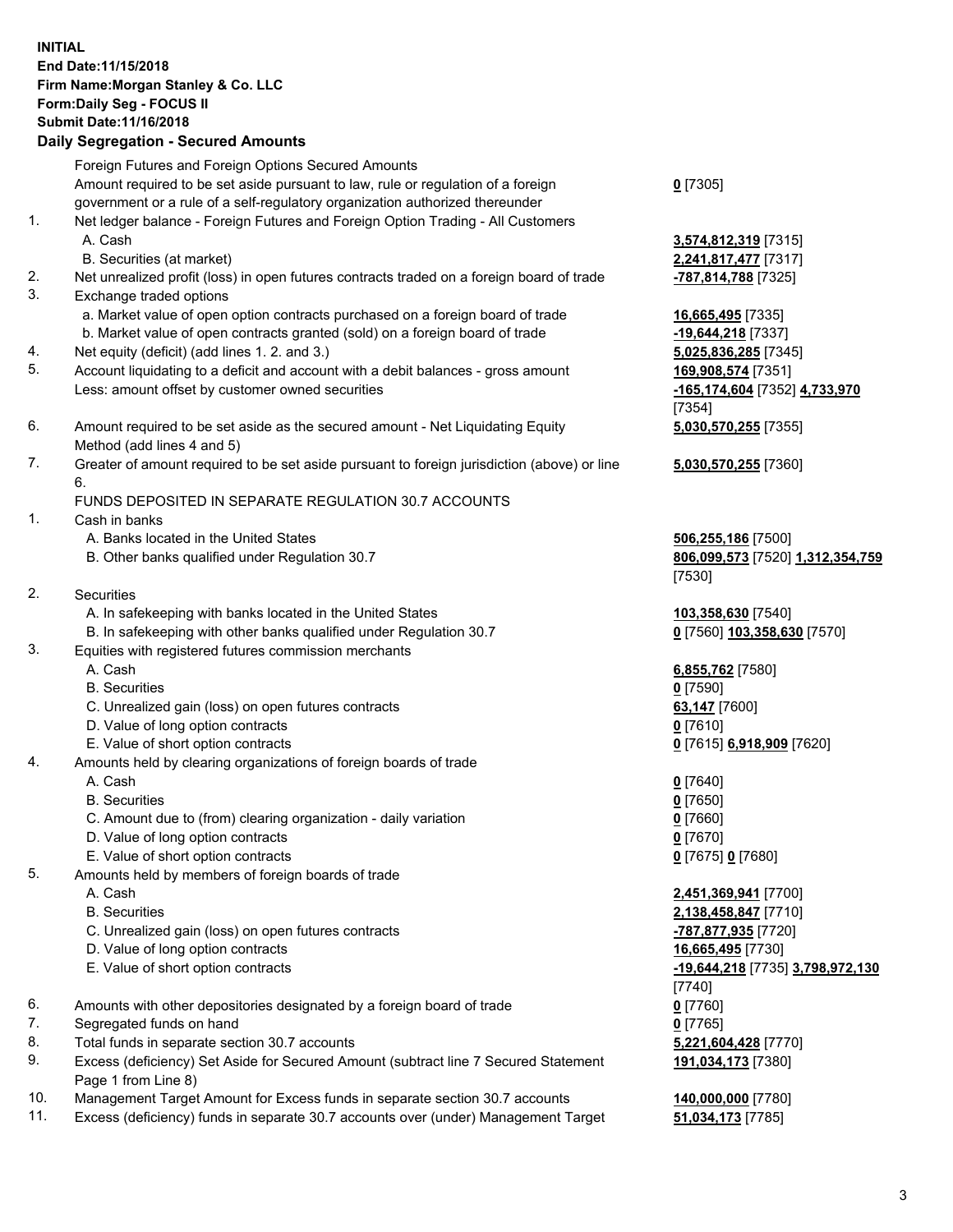**INITIAL End Date:11/15/2018 Firm Name:Morgan Stanley & Co. LLC Form:Daily Seg - FOCUS II Submit Date:11/16/2018 Daily Segregation - Segregation Statement** SEGREGATION REQUIREMENTS(Section 4d(2) of the CEAct) 1. Net ledger balance A. Cash **13,868,256,765** [7010] B. Securities (at market) **6,798,773,988** [7020] 2. Net unrealized profit (loss) in open futures contracts traded on a contract market **-3,274,701,627** [7030] 3. Exchange traded options A. Add market value of open option contracts purchased on a contract market **371,418,977** [7032] B. Deduct market value of open option contracts granted (sold) on a contract market **-526,443,041** [7033] 4. Net equity (deficit) (add lines 1, 2 and 3) **17,237,305,062** [7040] 5. Accounts liquidating to a deficit and accounts with debit balances - gross amount **800,550,221** [7045] Less: amount offset by customer securities **-789,442,237** [7047] **11,107,984** [7050] 6. Amount required to be segregated (add lines 4 and 5) **17,248,413,046** [7060] FUNDS IN SEGREGATED ACCOUNTS 7. Deposited in segregated funds bank accounts A. Cash **4,689,995,719** [7070] B. Securities representing investments of customers' funds (at market) **0** [7080] C. Securities held for particular customers or option customers in lieu of cash (at market) **634,716,243** [7090] 8. Margins on deposit with derivatives clearing organizations of contract markets A. Cash **5,991,964,825** [7100] B. Securities representing investments of customers' funds (at market) **0** [7110] C. Securities held for particular customers or option customers in lieu of cash (at market) **6,164,057,745** [7120] 9. Net settlement from (to) derivatives clearing organizations of contract markets **246,812,789** [7130] 10. Exchange traded options A. Value of open long option contracts **371,418,977** [7132] B. Value of open short option contracts **-526,443,041** [7133] 11. Net equities with other FCMs A. Net liquidating equity **7,091,881** [7140] B. Securities representing investments of customers' funds (at market) **0** [7160] C. Securities held for particular customers or option customers in lieu of cash (at market) **0** [7170] 12. Segregated funds on hand **0** [7150] 13. Total amount in segregation (add lines 7 through 12) **17,579,615,138** [7180] 14. Excess (deficiency) funds in segregation (subtract line 6 from line 13) **331,202,092** [7190]

- 15. Management Target Amount for Excess funds in segregation **280,000,000** [7194]
- 16. Excess (deficiency) funds in segregation over (under) Management Target Amount Excess

**51,202,092** [7198]